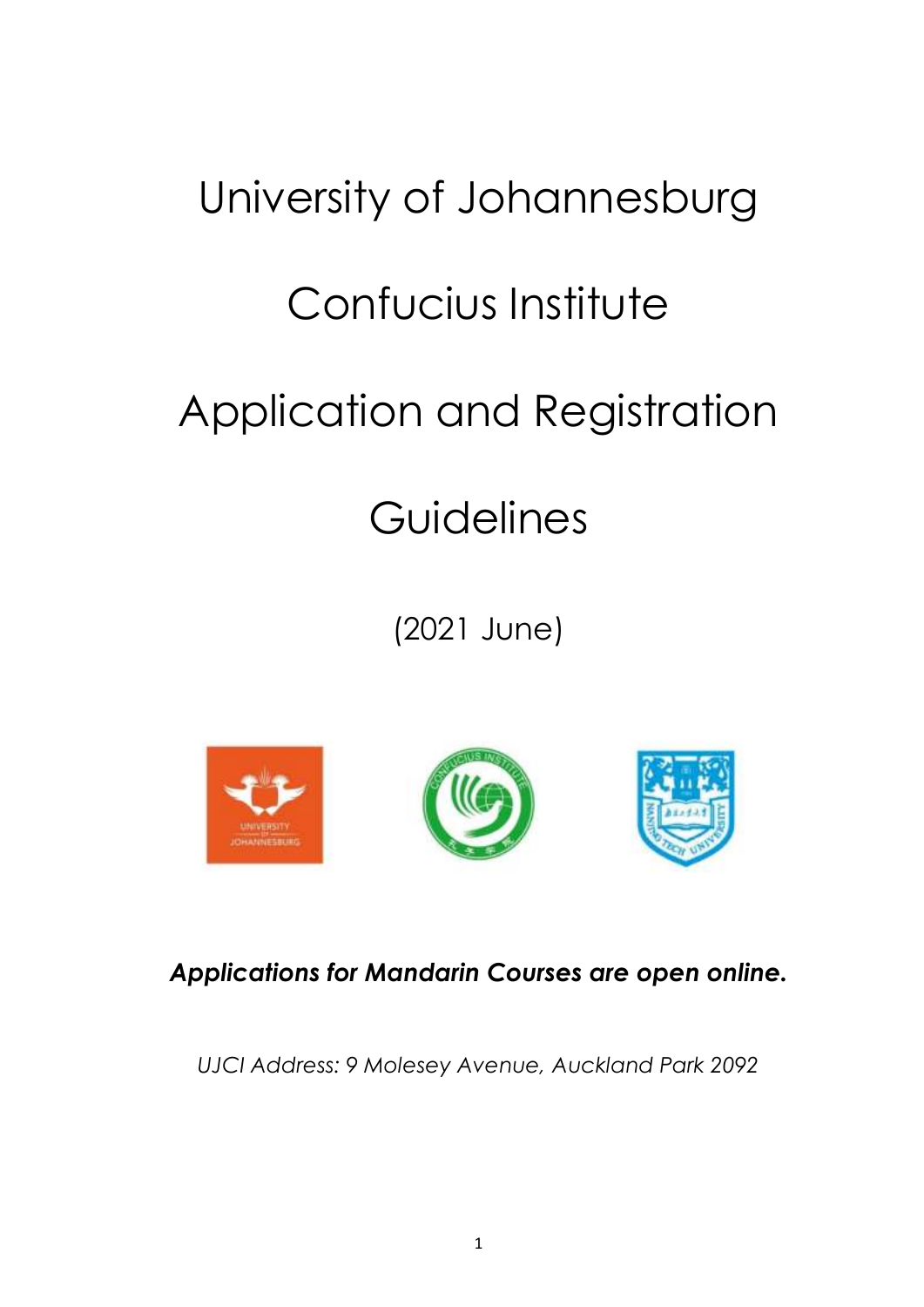#### *A letter from Co-Director of UJCI*

#### *Dear Friends,*

*Thank you for taking time to read the UJCI second semester Course Guidelines for 2021 and we welcome you to register for our online Mandarin course offerings. We hope to see you in person and to offer Chinese cultural courses at our institute once the pandemic has subsided.*

*We would also like to take this opportunity to invite you to follow the UJCI social platforms to learn more about the institute and what we have to offer. You are also welcome to participate in any of our online activities and seminars.* 

*We wish you all the best for the year 2021 and we are excited that you will be joining us.* 

*Prof Peng Yi Co- Director of UJCI*

Ponyy

*The University of Johannesburg Confucius Institute (UJCI) is currently accepting applications for students interested in studying Basic Mandarin*、*Intermediate Mandarin*、*HSK Mandarin1 2 3 4 5 and 6.* 

#### *Please note that APPLICATIONS for*

*CREDITED COURSES will start on 19 July 2021 and close on 31 July 2021 HSK MANDARIN COURSES are currently open and will close on 31 July 2021*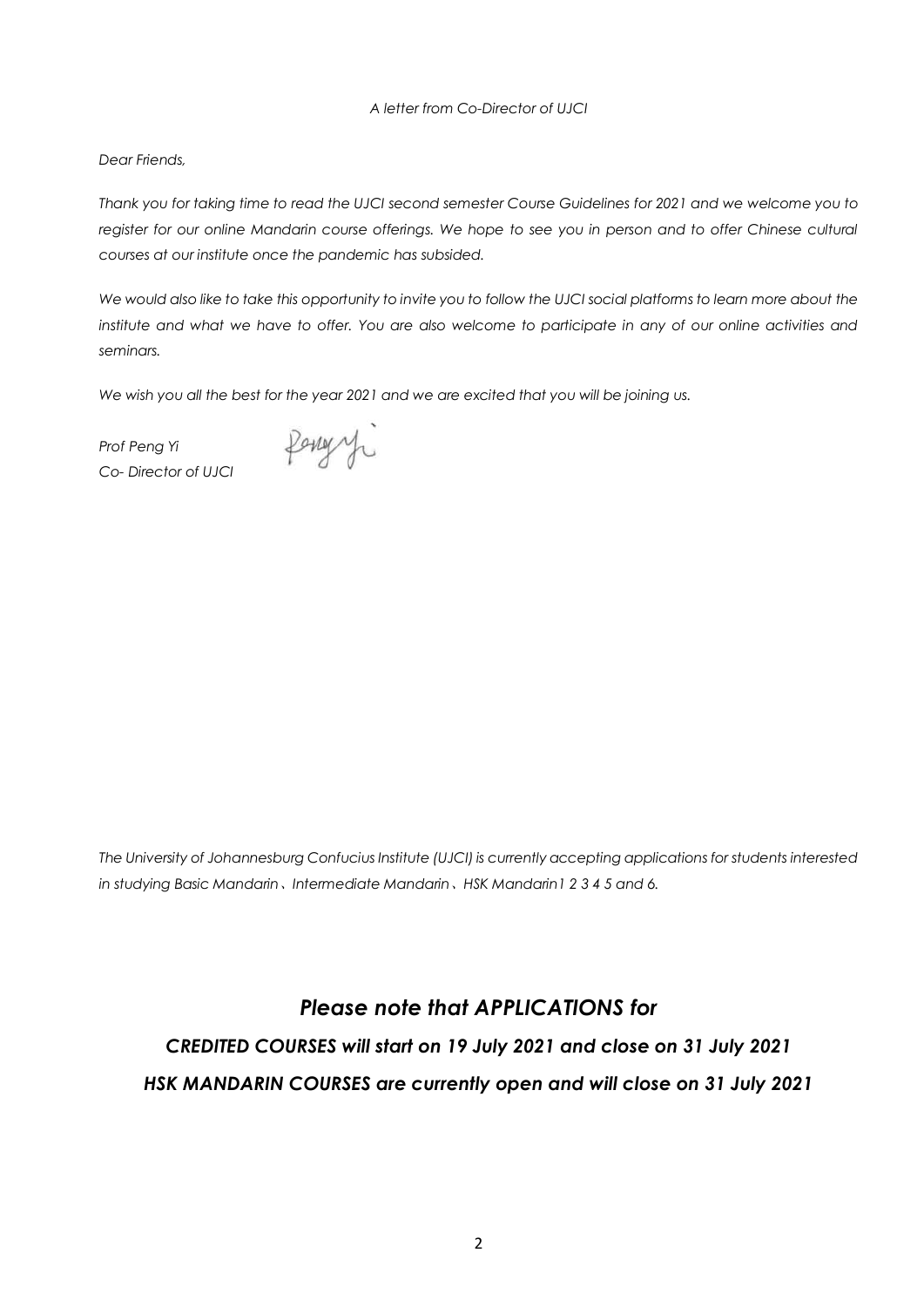# Table of Contents

| <b>ONLINE CREDITED COURSES</b>                                   | /4/  |
|------------------------------------------------------------------|------|
| <b>ONLINE HSK MANDARIN COURSES</b>                               | /5/  |
| TEACHING VENUES AND TIME-TABLE for 2 <sup>nd</sup> semester 2021 | /6/  |
| <b>TUITION AND REGISTRATION FEES</b>                             | 171  |
| <b>ADDITIONAL NOTES</b>                                          | 171  |
| APPLICATION AND REGISTRATION PROCESSES                           | /8/  |
| Attachment                                                       | /10/ |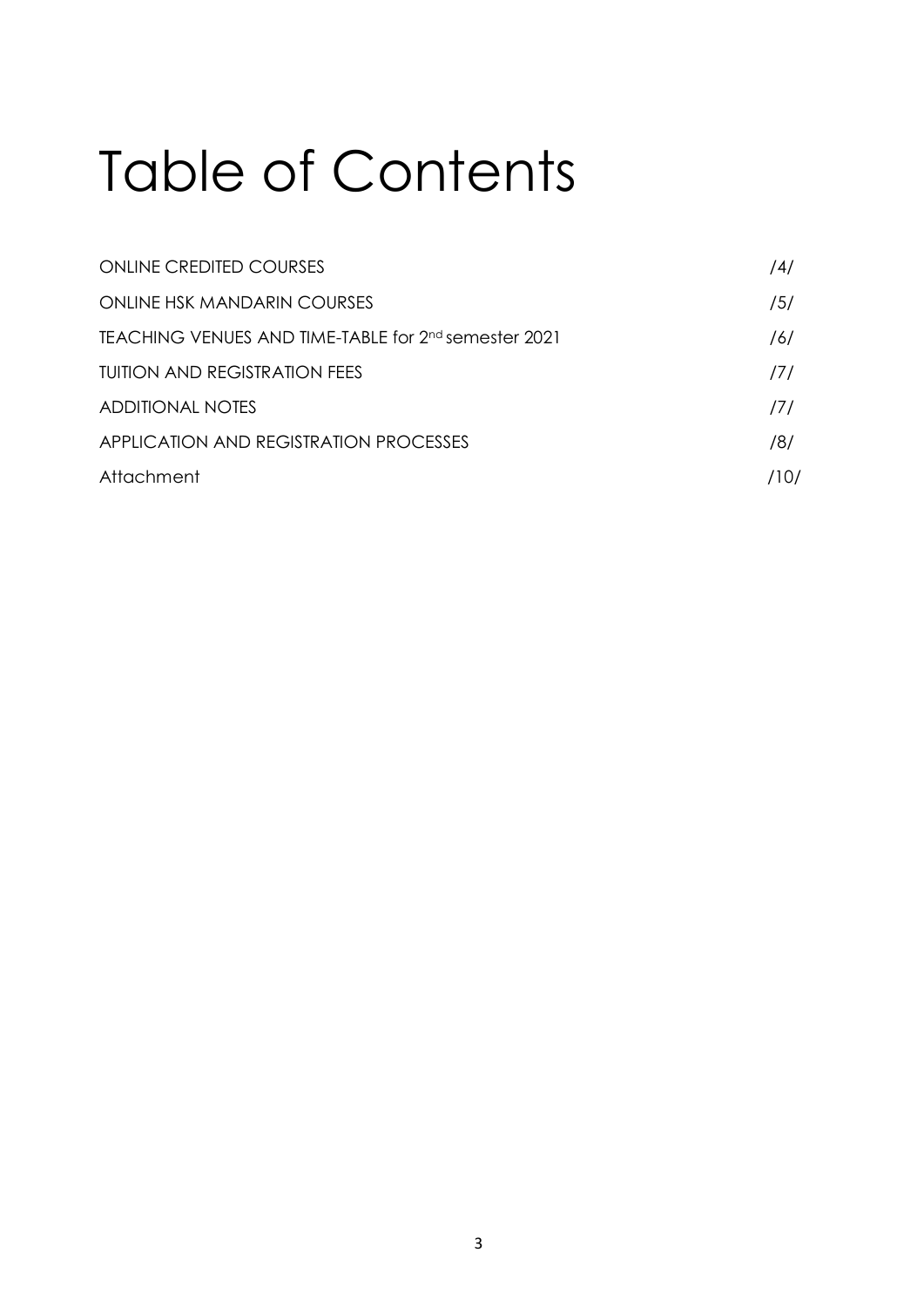### ONLINE CREDITED COURSES (ONLY FOR UJ STUDENTS)

**In order to achieve the best teaching outcome, the minimum class size for each course is 5 (If we have less than 5 students, we will notify you about the cancelation of the course when the registration is closed**)**.**

*The UJCI is proud to announce that the Basic Mandarin and Intermediate Mandarin Courses are approved as credited courses offered at the University of Johannesburg for the second semester of 2021:* 

#### **1. Basic Mandarin (Qualification Code: S7011Q):**

This course is designed for students with little or no Chinese language background. It aims to introduce students to the fundamentals of Mandarin language.

#### **2. Intermediate Mandarin (Qualification Code: S7012Q):**

This course is designed for students who have completed Basic Mandarin or have some prior knowledge of Chinese language and culture. The aim of this course is to introduce students to further fundamentals of Mandarin by engaging in the following aspects of the language: grammar learning, exercises of Chinese characters, and oral discourse in daily life situations.

**Notice: According to UJ regulations, UJCI will organize exams for credit courses. The final score will account for 10% of attendance, 20% of homework, 20% of mid-term exams, and 50% of final exams.**

### ONLINE CREDITED COURSES DURATION

Mid-week classes :

Basic Mandarin: Two sessions a week from **2 August 2021 to 10 November 2021** (15 weeks) Intermediate Mandarin: Two sessions a week from **3 August 2021 to 11 November 2021** (15 weeks)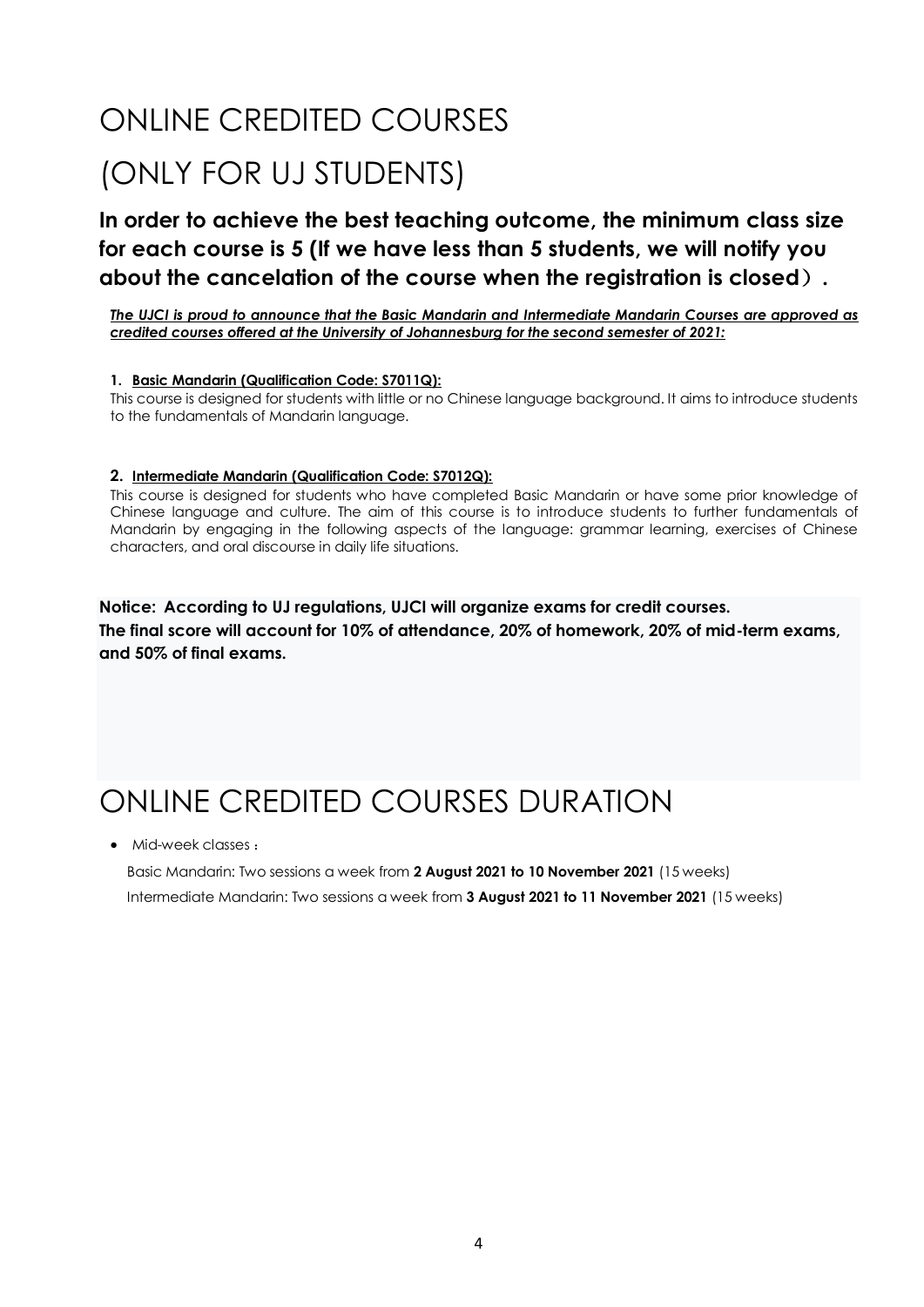### ONLINE HSK MANDARIN COURSES

### (For ALL, include UJ students and staff)

#### **In order to achieve the best teaching outcome, the minimum class size for each course here is 5 (If we have less than 5 students, we will notify you about the cancellation of the course when the registration is closed.**

#### *THE FOLLOWING ARE ONLINE HSK MANDARIN COURSES.*

#### **1. HSK Mandarin 1:**

The course is specially designed for fresh starters who have an interest in of passing HSK certificates (The Chinese Proficiency Tests, or Chinese Standard Exams organized by Chinese Testing International Co.,Ltd. (hereinafter referred to as "CTI"), Students will learn Pinyin (the Chinese phonetic system), simple characters, as well as basic grammar in this phrase of preparation. This course will prepare the students to pass the first level of the Chinese Proficiency Tests, HSK 1.

#### **2. HSK Mandarin 2:**

This course is designed for students who have some prior knowledge of the Chinese language or whose proficiency level is beyond HSK 1. It will cover an introduction to the HSK exam structure, HSK 2 vocabulary lists, a range of topics covered in HSK 2, as well as grammar of the language.

#### **3. HSK Mandarin 3:**

This course is designed for students who have some prior knowledge of Chinese language or whose proficiency level is beyond HSK 2. It will cover an introduction to the HSK exam structure, HSK 3 vocabulary lists, a range of topics covered in HSK 3, as well as grammar of the language.

#### **4. HSK Mandarin 4:**

This course is designed for students who have some prior knowledge of Chinese language or whose proficiency level is beyond HSK 3. It will cover an introduction to the HSK exam structure, HSK 4 vocabulary lists, a range of topics covered in HSK 4, as well as the grammar of the language.

#### **5. HSK Mandarin 5:**

This course is designed for students who have some prior knowledge of Chinese language or whose proficiency level is beyond HSK 4. It will cover an introduction to the HSK exam structure, HSK 5 vocabulary lists, a range of topics covered in HSK 5, as well as the grammar of the language.

#### **6. HSK Mandarin 6:**

This course is designed for students who have some prior knowledge of Chinese language or whose proficiency level is beyond HSK 5. It will cover an introduction to the HSK exam structure, HSK 6I vocabulary lists, a range of topics covered in HSK 6, as well as the grammar of the language.

**Notice: The HSK course provided by UJCI is only a Chinese language training, and no test is organized. If you want to take the test to obtain the official Chinese certification, please follow our platform below, and we will release the official HSK test information in time.**

### ONLINE HSK MANDARIN COURSES DURATION

 $\bullet$  Mid-week classes:

HSK Mandarin 2 3 4 5 and 6: Two sessions a week from **2 August 2021 to 12 November 2021** (15 weeks)

**Saturday classes for HSK Mandarin 1 from 7 August 2021 to 13 November 2021** (15 weeks)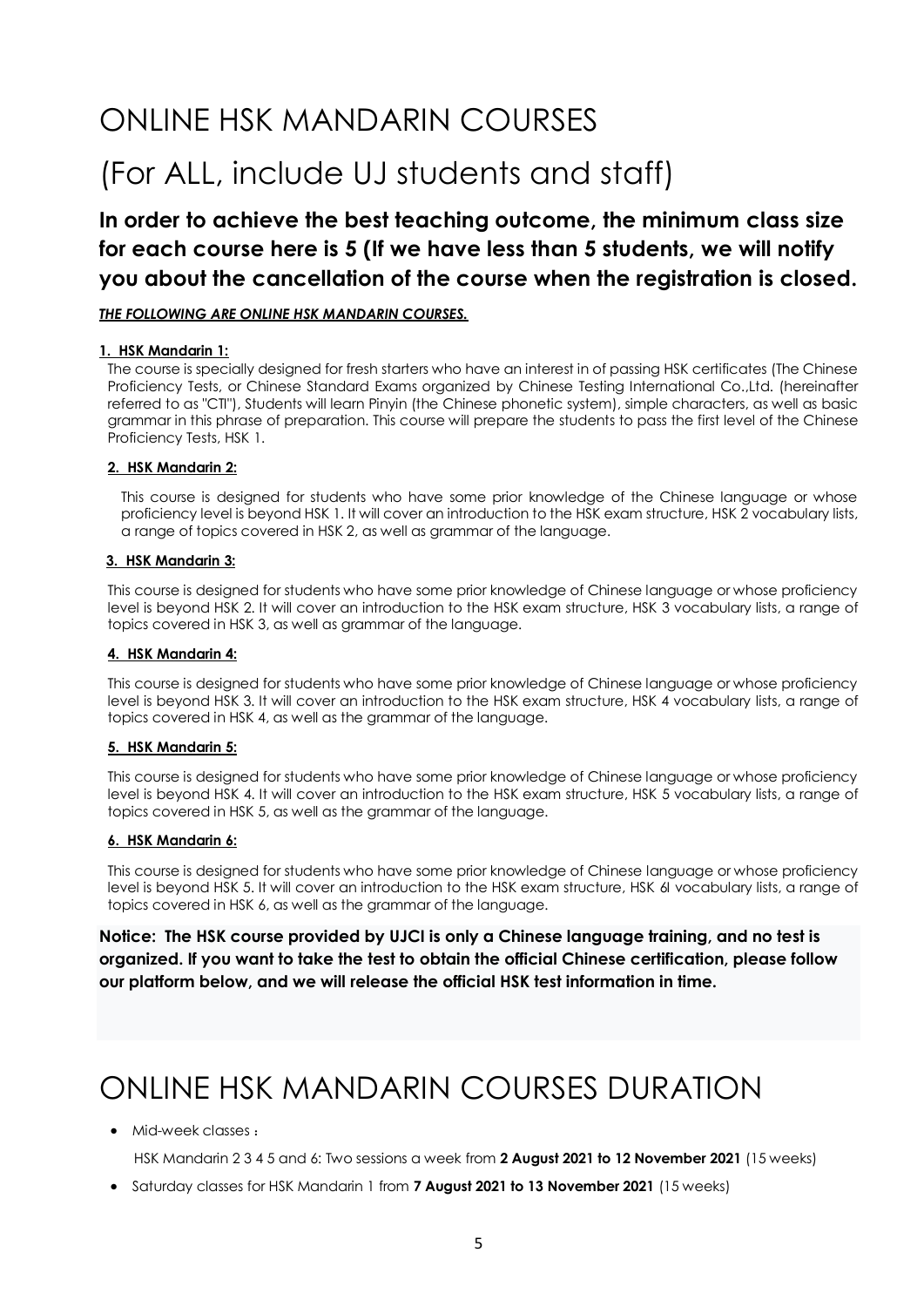### TEACHING VENUES AND TIME-TABLE

### FOR 2nd Semester 2021

#### **(15 weeks from 2 August 2021 to 13 November 2021)**

| UJCI Online Mandarin Courses Timetable – 2nd Semester 2021 |                                                                     |                                                                               |                                                                     |                                                                               |                                                                               |                                                                      |  |  |
|------------------------------------------------------------|---------------------------------------------------------------------|-------------------------------------------------------------------------------|---------------------------------------------------------------------|-------------------------------------------------------------------------------|-------------------------------------------------------------------------------|----------------------------------------------------------------------|--|--|
| Day<br>Time                                                | <b>Mon</b>                                                          | <b>Tue</b>                                                                    | <b>Wed</b>                                                          | <b>Thu</b>                                                                    | Fri                                                                           | <b>Sat</b>                                                           |  |  |
| $13:00 - 14:30$                                            | <b>Basic Mandarin</b><br><b>Session One</b><br><b>Online Course</b> | Intermediate<br><b>Mandarin</b><br><b>Session One</b><br><b>Online Course</b> | <b>Basic Mandarin</b><br><b>Session Two</b><br><b>Online Course</b> | Intermediate<br><b>Mandarin</b><br><b>Session Two</b><br><b>Online Course</b> | 11:30-13:00<br>HSK <sub>6</sub><br><b>Session Two</b><br><b>Online Course</b> | $9:00 - 12:00$<br>HSK <sub>1</sub><br><b>Online</b><br><b>Course</b> |  |  |
| $15:00 - 16:30$                                            | HSK <sub>2</sub><br><b>Session One</b><br><b>Online Course</b>      | HSK <sub>6</sub><br><b>Session One</b><br><b>Online Course</b>                | HSK <sub>3</sub><br><b>Session Two</b><br><b>Online Course</b>      | HSK <sub>2</sub><br><b>Session Two</b><br><b>Online Course</b>                | 11:30-13:00<br>HSK <sub>5</sub><br><b>Session Two</b><br><b>Online Course</b> |                                                                      |  |  |
| 17:00-18:30                                                | HSK <sub>3</sub><br><b>Session One</b><br><b>Online Course</b>      | HSK <sub>4</sub><br><b>Session One</b><br><b>Online Course</b>                | HSK <sub>5</sub><br><b>Session One</b><br><b>Online Course</b>      | HSK4<br><b>Session Two</b><br><b>Online Course</b>                            |                                                                               |                                                                      |  |  |

**Tips:** 1. During SA official holidays, there will be no classes: **9 August. 24 September.** 

2. During UJ holidays, there will be no classes: **4 to 12 September.**

 3. Teachers will discuss additional details regarding the timetable during the first and second course.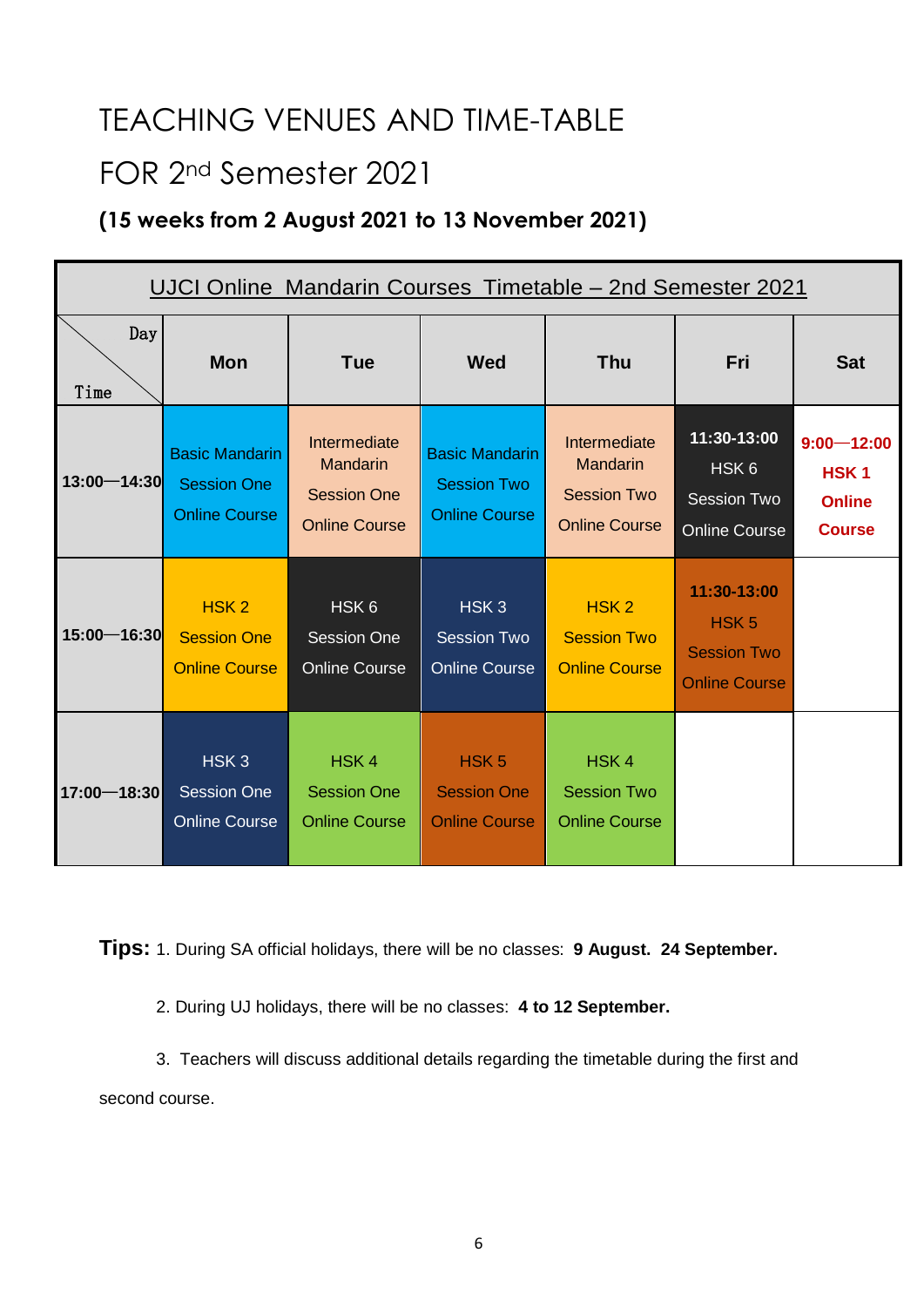### TUITION AND REGISTRATION FEES

#### All **tuition is free this year.**

Registration Fees for All Mandarin Language Courses

 UJCI generally adopts face-to-face teaching. For UJ students (registered in 2020 for other qualifications) and UJ Staff is R300 per course. For non-UJ students, as well as former UJ students, registration is R500 per course. But due to the COVID-19 pandemic, UJCI can only use the Internet for teaching, so **only 2021-2nd semester Registration Fees** for UJCI all online credit courses and HSK mandarin courses **are free**. Please register carefully and cherish this opportunity.

### ADDITIONAL AND IMPORTANT NOTES

- For the limited energy of our staff and all free, teachers has no responsibility to answer questions after the course, questions can be asked in the course.
- All UJCI students will be invited to participate in many other UJCI events such as Seminars, Public Dialogues, Chinese Cultural Events.
- Due to various instability factors such as the online course network, students can use the UJCI online course platform to preview first, so that the efficiency of class can be improved. Online Course Platform of UJCI: [http://ujandnjtech.chinesecio.com.](http://ujandnjtech.chinesecio.com/) And the process is shown in the attachment.
- The printing and the cost of the teaching materials shall be borne by yourself; after the registration is successful, the teacher will further inform you.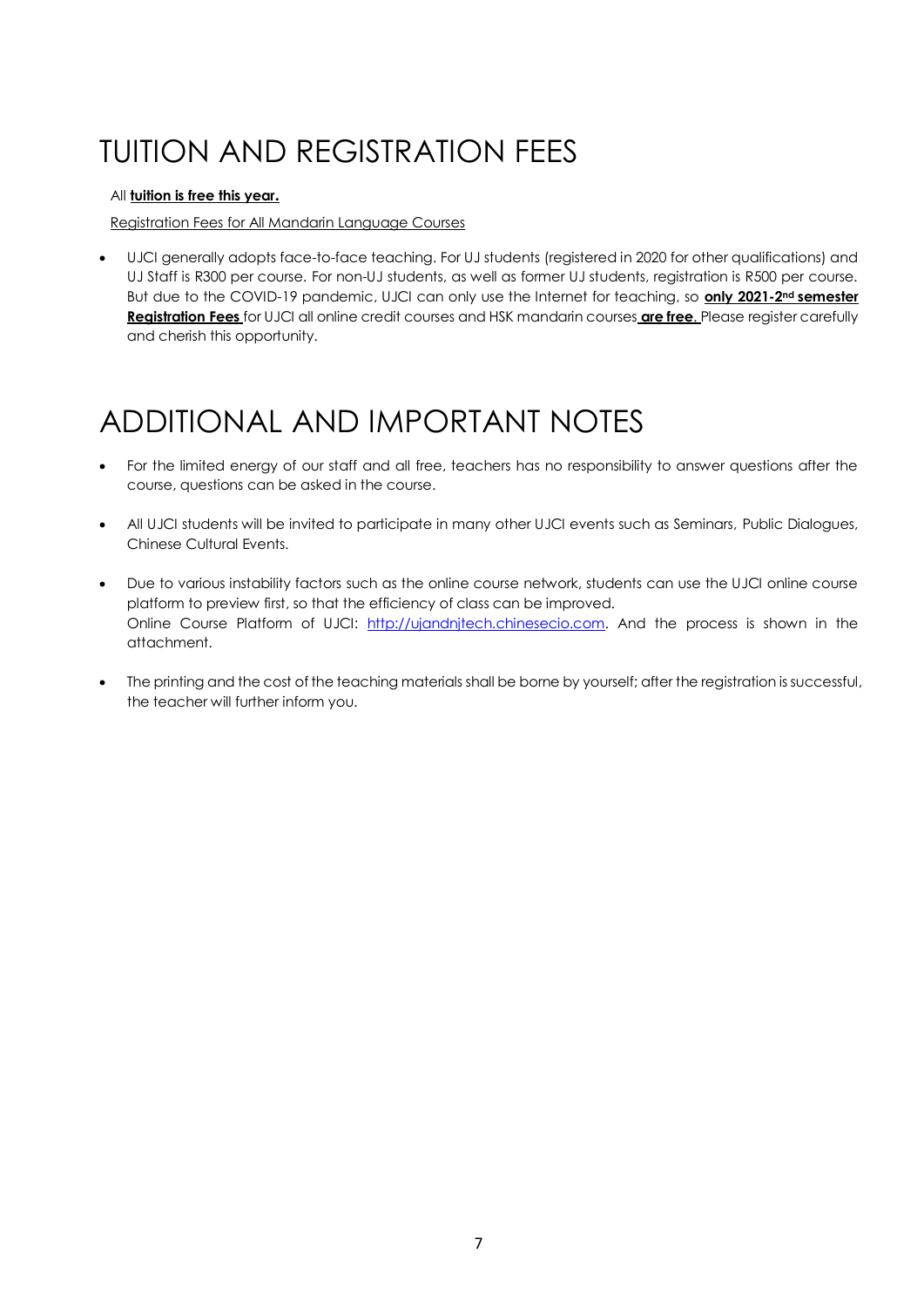### APPLICATION AND REGISTRATION PROCESSES

#### **A. ONLINE CREDITED MANDARIN COURESES**(**Basic**、**Intermediate Mandarin**)

1. Current UJ students can apply for UJ credit courses through the following channels:

- **ULINK**: [https://ulink.uj.ac.za/Default](https://eur01.safelinks.protection.outlook.com/?url=https%3A%2F%2Fulink.uj.ac.za%2FDefault&data=04%7C01%7Cchenxiz%40uj.ac.za%7Cc4f0d5654e1f4599360208d92b389545%7Cfa785acd36ef41bc8a9489841327e045%7C0%7C0%7C637588344302762585%7CUnknown%7CTWFpbGZsb3d8eyJWIjoiMC4wLjAwMDAiLCJQIjoiV2luMzIiLCJBTiI6Ik1haWwiLCJXVCI6Mn0%3D%7C1000&sdata=udkf8460Ocbg25Atz59%2Fe%2BPdcioygipEtf%2Frh5BH0WY%3D&reserved=0)
- Or Request pin to access the ITS Enabler: [https://registration.uj.ac.za/pls/prodi41/w99pkg.mi\\_login](https://eur01.safelinks.protection.outlook.com/?url=https%3A%2F%2Fregistration.uj.ac.za%2Fpls%2Fprodi41%2Fw99pkg.mi_login&data=04%7C01%7Cchenxiz%40uj.ac.za%7Cc4f0d5654e1f4599360208d92b389545%7Cfa785acd36ef41bc8a9489841327e045%7C0%7C0%7C637588344302762585%7CUnknown%7CTWFpbGZsb3d8eyJWIjoiMC4wLjAwMDAiLCJQIjoiV2luMzIiLCJBTiI6Ik1haWwiLCJXVCI6Mn0%3D%7C1000&sdata=AqQe%2BHuPYQc0J9q6RfW1RI2PGtFXp6rWH8JEJnsxzns%3D&reserved=0)

2. New students can visit <https://www.uj.ac.za/shortcourses> for more information and click below to apply: **APPLICATION**: <https://www.uj.ac.za/studyatUJ/sec/Pages/Academic%20Application.aspx> (students to follow the prompts by clicking on Continuing Education Programmes tab)



#### **REGISTRATION:**

When you finish all the above processes, please join the following whatsapp group link:

**Basic Mandarin:** https://chat.whatsapp.com/CVNiP99xzIABN9NWfPpFrZ

**Intermediate Mandarin:** https://chat.whatsapp.com/FrydfXRAU4H6bPT8xJAw3m

 $\triangleright$  The teacher will share all the learning materials in the whatsapp group.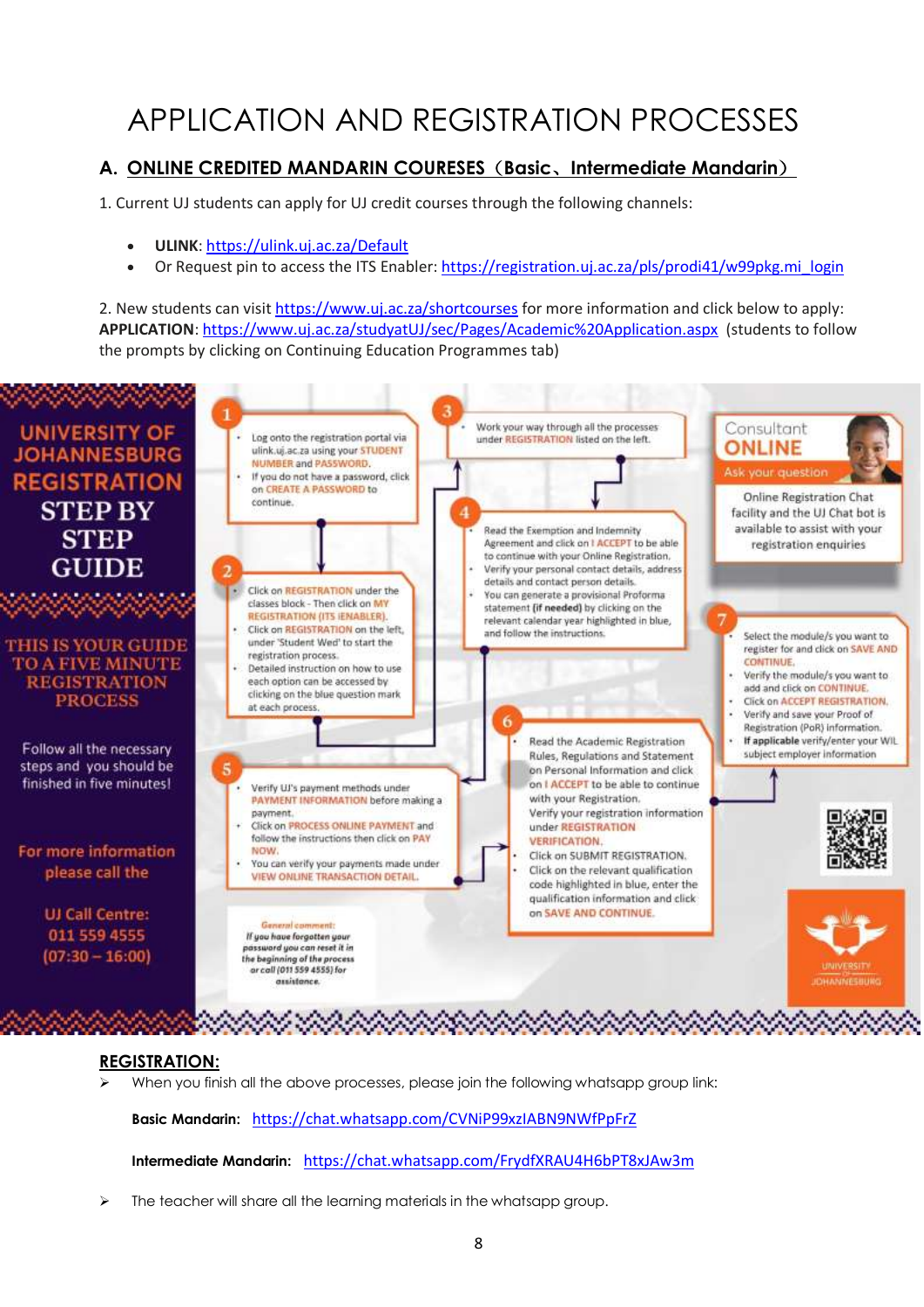#### **B. ONLINE HSK MANDARIN COURESES**(**HSK Mandarin 1**—**HSK Mandarin 6**)

- $\triangleright$  Complete an online application following web link:
	- 1. [https://forms.office.com/r/y4BU4yeFJx](https://eur01.safelinks.protection.outlook.com/?url=https%3A%2F%2Fforms.office.com%2Fr%2Fy4BU4yeFJx&data=04%7C01%7Cchenxiz%40uj.ac.za%7Cc4f0d5654e1f4599360208d92b389545%7Cfa785acd36ef41bc8a9489841327e045%7C0%7C0%7C637588344302732322%7CUnknown%7CTWFpbGZsb3d8eyJWIjoiMC4wLjAwMDAiLCJQIjoiV2luMzIiLCJBTiI6Ik1haWwiLCJXVCI6Mn0%3D%7C1000&sdata=HUoMoYw0FkO33Cj8vyvfVvkGHJ39YGTiRrR3BZqrNkc%3D&reserved=0)
	- 2. [https://forms.office.com/r/7wnS9KN66s](https://eur01.safelinks.protection.outlook.com/?url=https%3A%2F%2Fforms.office.com%2Fr%2F7wnS9KN66s&data=04%7C01%7Cchenxiz%40uj.ac.za%7Cc4f0d5654e1f4599360208d92b389545%7Cfa785acd36ef41bc8a9489841327e045%7C0%7C0%7C637588344302742362%7CUnknown%7CTWFpbGZsb3d8eyJWIjoiMC4wLjAwMDAiLCJQIjoiV2luMzIiLCJBTiI6Ik1haWwiLCJXVCI6Mn0%3D%7C1000&sdata=gL4T8yw5KmAM5mNgTUjn4MffxfCd1j%2Bl249RPCFfVLU%3D&reserved=0)
	- 3. [https://forms.office.com/r/rLbQKdZPFy](https://eur01.safelinks.protection.outlook.com/?url=https%3A%2F%2Fforms.office.com%2Fr%2FrLbQKdZPFy&data=04%7C01%7Cchenxiz%40uj.ac.za%7Cc4f0d5654e1f4599360208d92b389545%7Cfa785acd36ef41bc8a9489841327e045%7C0%7C0%7C637588344302742362%7CUnknown%7CTWFpbGZsb3d8eyJWIjoiMC4wLjAwMDAiLCJQIjoiV2luMzIiLCJBTiI6Ik1haWwiLCJXVCI6Mn0%3D%7C1000&sdata=ECz0VurhM9Z5qNXEwql1%2BJIklNoqinqQ3u1SkXNP4xc%3D&reserved=0)
	- 4. [https://forms.office.com/r/dh0ecNR2ur](https://eur01.safelinks.protection.outlook.com/?url=https%3A%2F%2Fforms.office.com%2Fr%2Fdh0ecNR2ur&data=04%7C01%7Cchenxiz%40uj.ac.za%7Cc4f0d5654e1f4599360208d92b389545%7Cfa785acd36ef41bc8a9489841327e045%7C0%7C0%7C637588344302752320%7CUnknown%7CTWFpbGZsb3d8eyJWIjoiMC4wLjAwMDAiLCJQIjoiV2luMzIiLCJBTiI6Ik1haWwiLCJXVCI6Mn0%3D%7C1000&sdata=yAfaMeeI6mJZCslI8hAFNMSE4c1kk7DuRITjuf3ovgw%3D&reserved=0)
	- 5. [https://forms.office.com/r/JYemg5vsgE](https://eur01.safelinks.protection.outlook.com/?url=https%3A%2F%2Fforms.office.com%2Fr%2FJYemg5vsgE&data=04%7C01%7Cchenxiz%40uj.ac.za%7Cc4f0d5654e1f4599360208d92b389545%7Cfa785acd36ef41bc8a9489841327e045%7C0%7C0%7C637588344302752320%7CUnknown%7CTWFpbGZsb3d8eyJWIjoiMC4wLjAwMDAiLCJQIjoiV2luMzIiLCJBTiI6Ik1haWwiLCJXVCI6Mn0%3D%7C1000&sdata=EksgMJ7PlZhUz%2B05tPnKAhExd2VVwTTqSOOrXAfuWqw%3D&reserved=0)

#### **Notice: You only need to select one of the links to register, If the registered number of the link you selected is full, please select another link.**

- $\triangleright$  When you complete the link, it means that you have registered successfully. Unless there are special circumstances, UJCI will inform you otherwise.
- $\triangleright$  UJCI will add students to the WhatsApp course group in advance. Students just need to take classes according to the timetable.
- > UJCI contact information: vici@ui.ac.za.